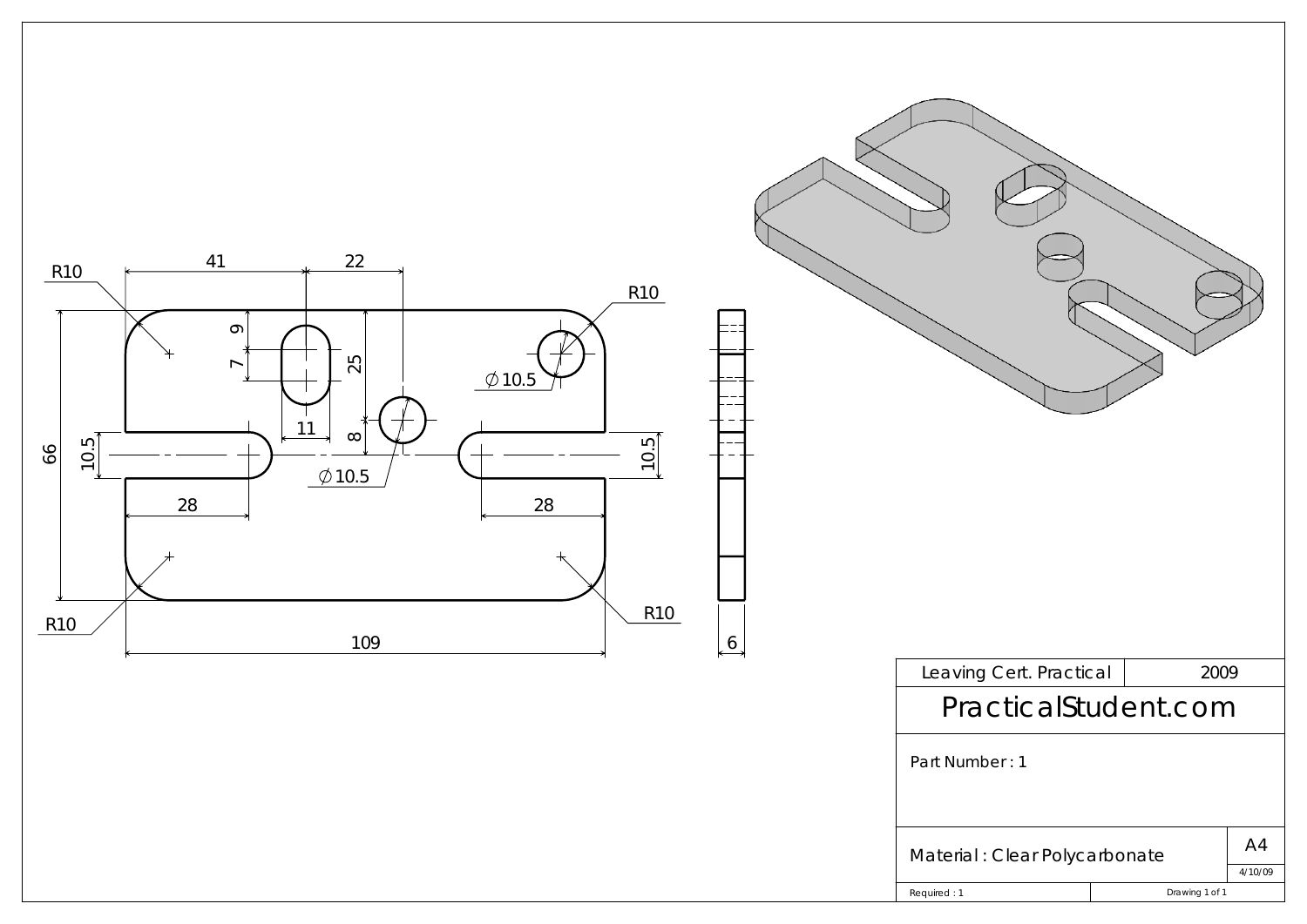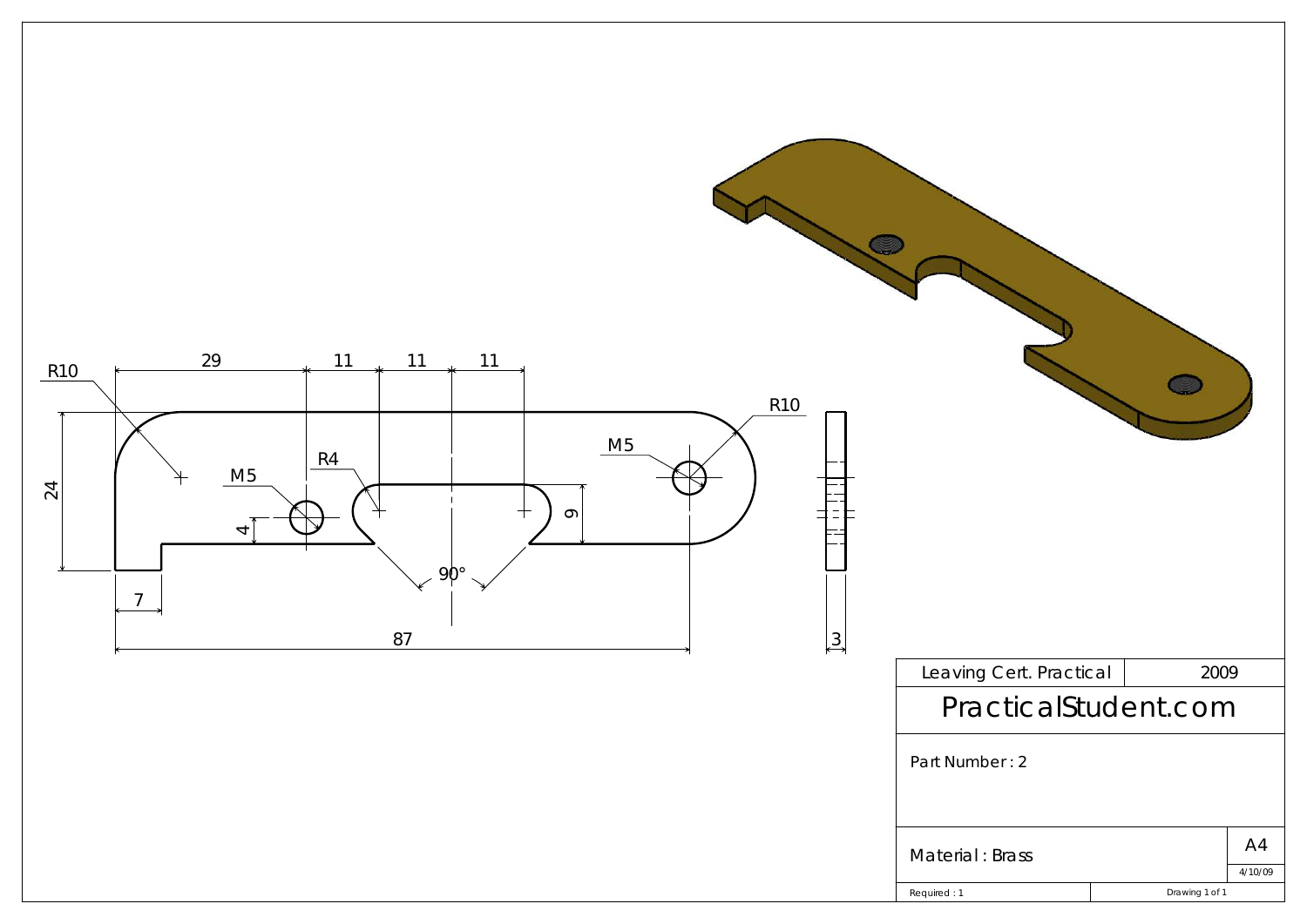| 109<br>33<br>36<br>11<br>9<br>11<br>9<br>$\frac{1}{2}$<br>$60^{\circ}$<br>26<br>$\frac{22}{2}$<br>M5<br>$13$<br>M5<br>$\frac{1}{2}$<br>27<br>$\overline{7}$<br>R6<br>R25<br>$\frac{3}{2}$ |                         |                |               |
|-------------------------------------------------------------------------------------------------------------------------------------------------------------------------------------------|-------------------------|----------------|---------------|
| ⊷                                                                                                                                                                                         | Leaving Cert. Practical | 2009           |               |
|                                                                                                                                                                                           | PracticalStudent.com    |                |               |
|                                                                                                                                                                                           | Part Number: 3          |                |               |
|                                                                                                                                                                                           | Material : Aluminium    |                | A4<br>4/10/09 |
|                                                                                                                                                                                           | Required: 1             | Drawing 1 of 1 |               |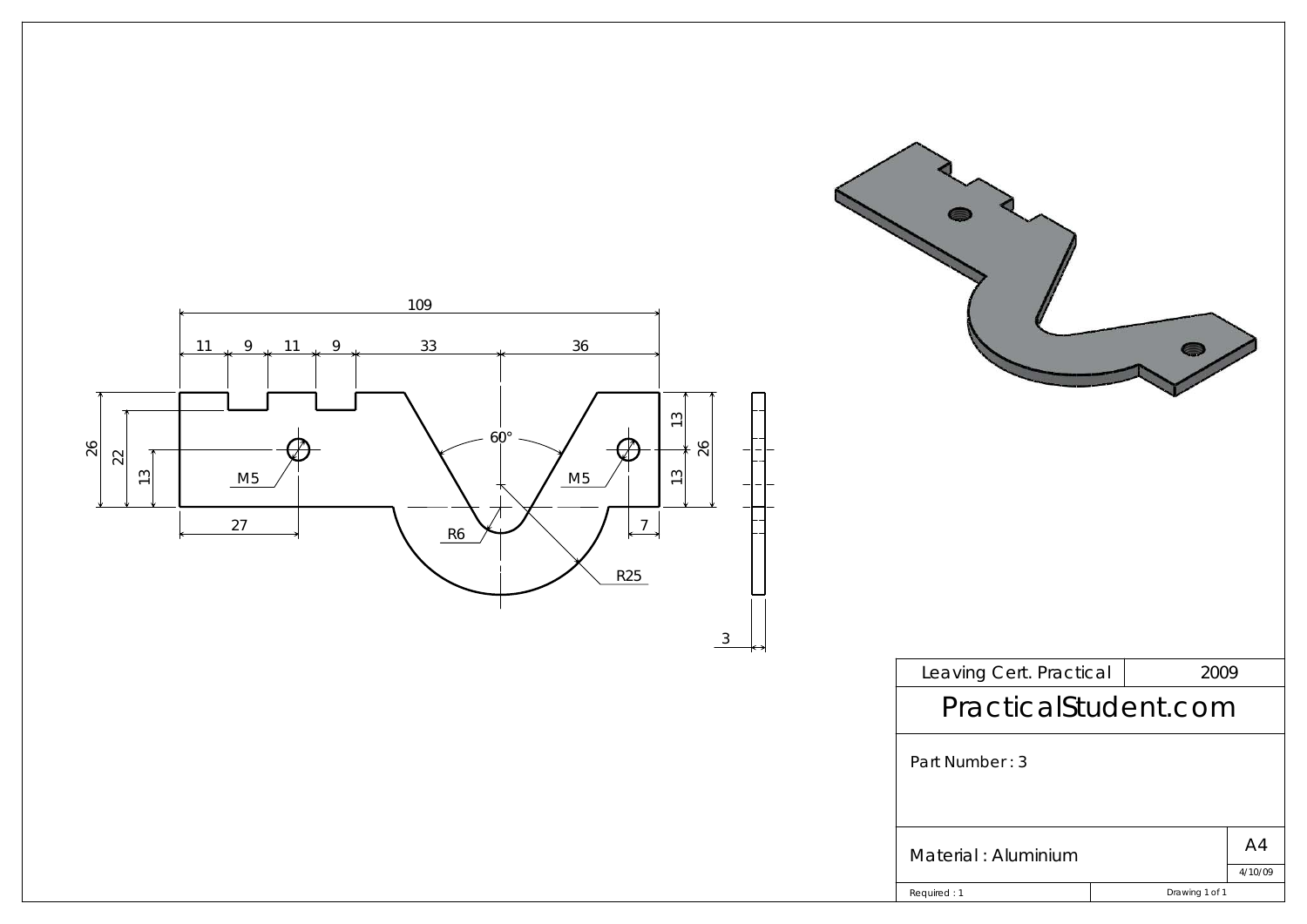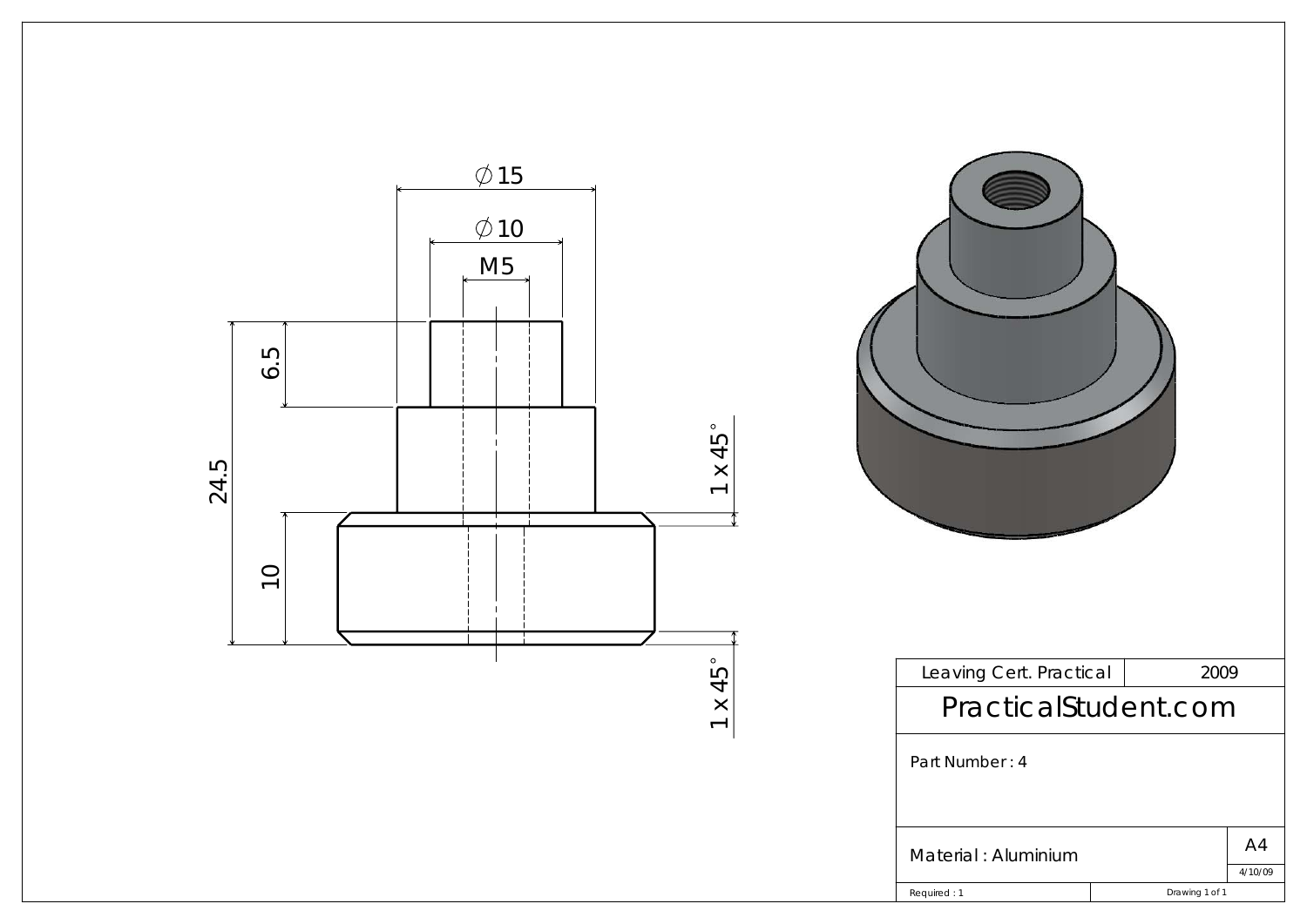